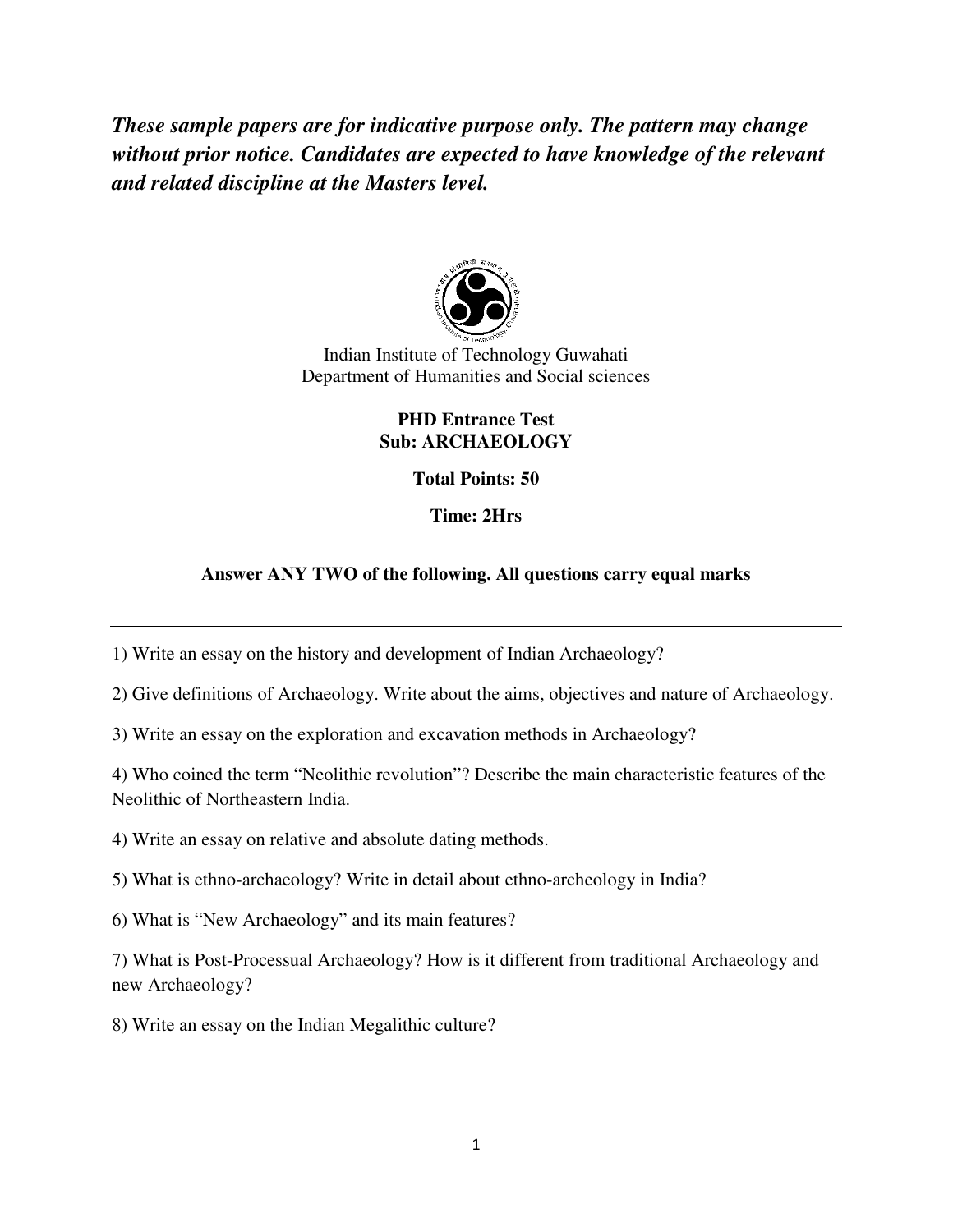9) Write Short notes on (10 marks each): Robert Bruce Foote, H D Shankalia, John Marshal, Alexander Cunningham, Lahuradeva, DeTerra and Patterson, Inamgaon, Mesolithic period, Daojali Hading, Hoabinhian Culture,

Spirit Cave, Cord marked Pottery.

10) Write an essay on Culture Resource Management (CRM)?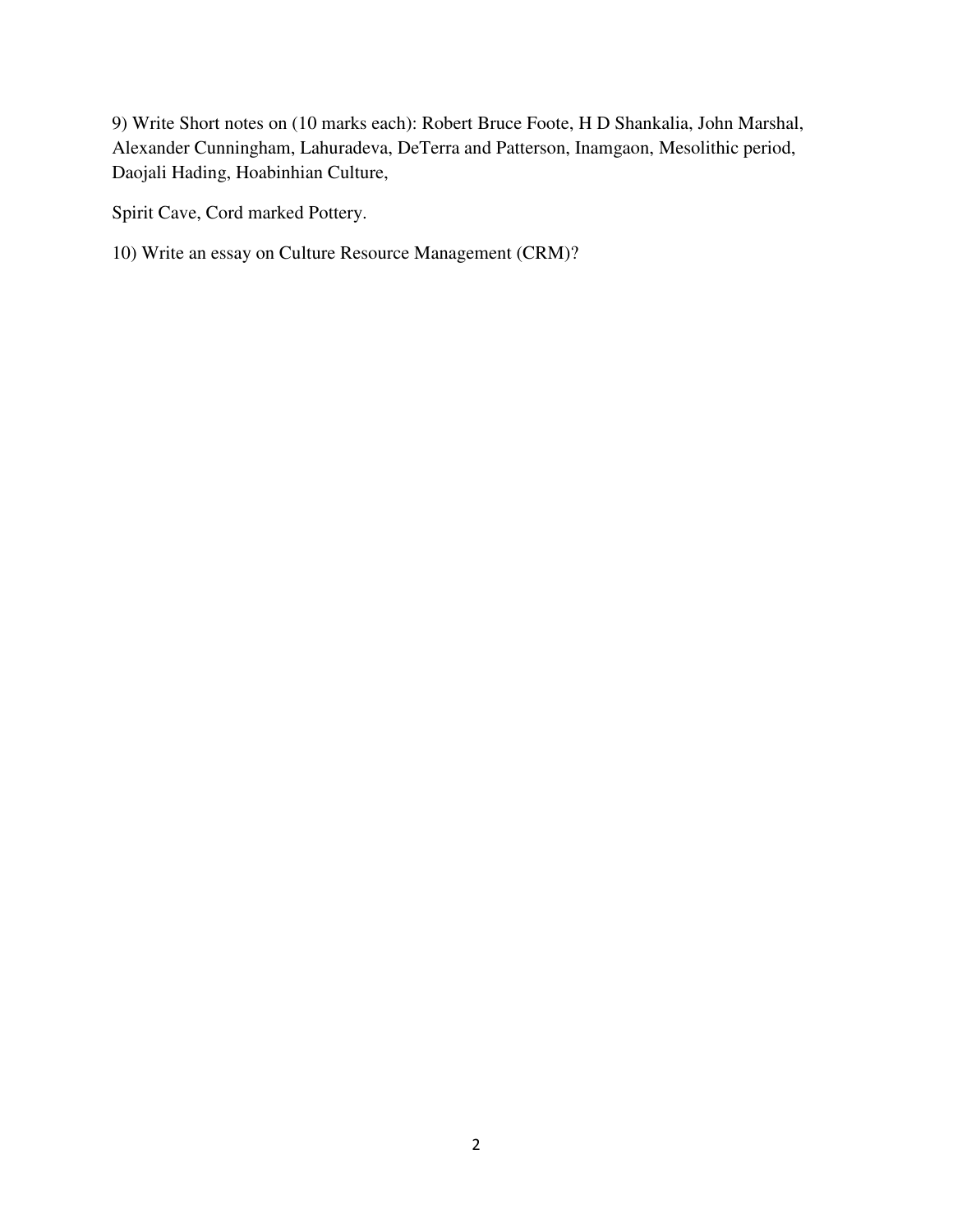

# **PHD Entrance Test Sub: Development Studies Total Points: 50**

# **Time: 2 Hrs**

- 1. Discuss the issues raised by the various movements against hydropower projects across India, and the model of development that they put forward.**(25)**
- 2. Discuss the background of the Green Revolution. What are the benefits and costs of Green Revolution?**(5 +20)**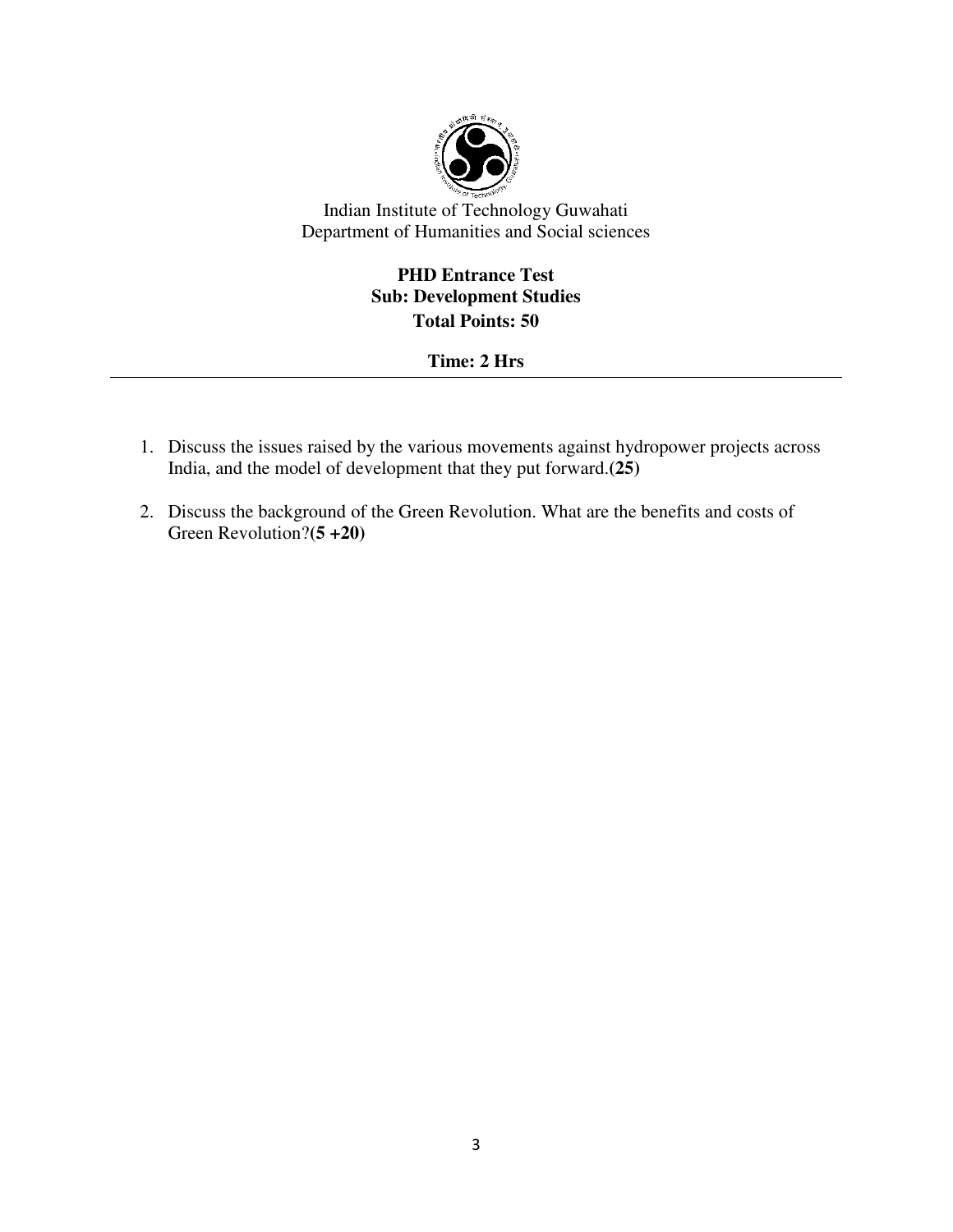

#### **PHD Entrance Test Sub: Economics**

Broad Syllabus for Written Test:

**Mathematics:** Limit and Continuity, Optimization, Linear Algebra

**Statistics:** Descriptive Statistics, Probability, Regression Analysis.

**Micro:** Consumer Behaviour, Producer Behaviour, Markets.

**Macro:** Simple Keynesian Model, IS-LM model, Monetary and Fiscal policies

**Development Economics:** Growth models, Inequality, Poverty, Migration, Population.

**Indian Economy**: Relevant Topics

A sample paper is attached below. It is only for indicative purpose. You can use non programmable calculator during the exam.

#### **Total Points: 40**

#### **Time: 2 Hrs**

# **There are Three Parts in the Examination. Completion of Part C is compulsory. Part A is to be done in one answer script. Use a different script for Parts B and C.**

#### **Part A**

1 The market demand curve is given by p= a -bQ, where p,Q have usual interpretations. There are two firms in the market, each having a constant marginal cost of 'c' per unit. If the quantities produced by each firm are  $q_1$  and  $q_2$ , then  $Q=q_1 + q_2$ . Assume these firms practice Cournot competition. What are the equilibrium price and quantity produced by each firm?

 **[5]**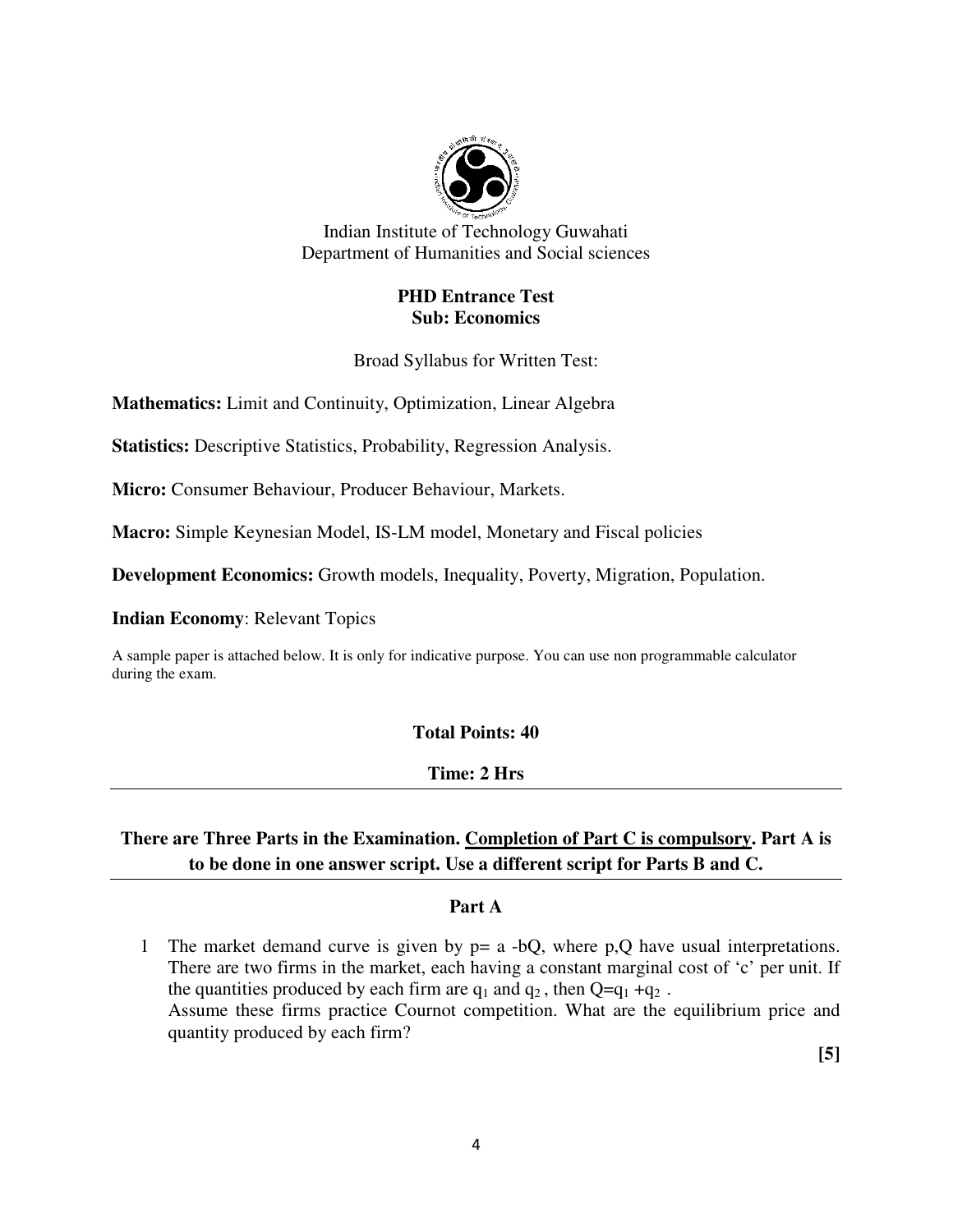- 2 Consider the IS-LM model. Instead of the exogenous money supply, suppose the Central Bank follows a rule: money supply is increasing with interest rate. Show that compared to the exogenous money supply case, the LM curve will be flatter and fiscal policy more effective.
- 3 Explain the concept of 'balanced budget multiplier' in the context of simple Keynesian model.

**[5]** 

**[5]** 

4 A particular linear regression ('units' =  $\alpha + \beta$  \* 'minutes') yields the following result:

| 14<br>943.20<br>$=$<br>0.0000<br>$\blacksquare$<br>0.9874<br>$\blacksquare$ | Number of $obs =$<br>12)<br>F(1,<br>Prob > F<br>R-squared |                | <b>MS</b><br>112.567841<br>.119346618 |                     | df<br>12 | SS<br>112.567841<br>1.43215942 | Source<br>Mode <sub>1</sub><br><b>Residual</b> |
|-----------------------------------------------------------------------------|-----------------------------------------------------------|----------------|---------------------------------------|---------------------|----------|--------------------------------|------------------------------------------------|
| 0.9864<br>$\equiv$<br>.34547<br>$\blacksquare$                              | Adj R-squared<br><b>ROOT MSE</b>                          |                | 8.76923077                            |                     | 13       | 114                            | Total                                          |
|                                                                             | [95% Conf. Interval]                                      | P>  t          | t                                     | Std. Err.           |          | Coef.                          | units                                          |
| .0681866<br>.2934096                                                        | .0591526<br>$-.6725976$                                   | 0.000<br>0.409 | 30.71<br>$-0.86$                      | .0020731<br>.221682 |          | .0636696<br>$-.189594$         | minutes<br>$\_cons$                            |

. reg units minutes

(a) Which coefficients are statistically significant and why?

(b) What is the interpretation of P value?

(c) What is the significance of the 95% confidence interval?

(d) Comment on the F statistic as reported on the top right corner.

 $[2 +3+2+3 =10]$ 

#### **Part B**

5 What is Kuznet's hypothesis on inequality? Discuss the conceptual merits and limitations of the hypothesis for present day developing countries.

**[ 15]** 

#### **Part C**

#### (Not Graded, but Compulsory)

1. Briefly (*10 sentences max*) identify your research topic(s) and why are you interested in those.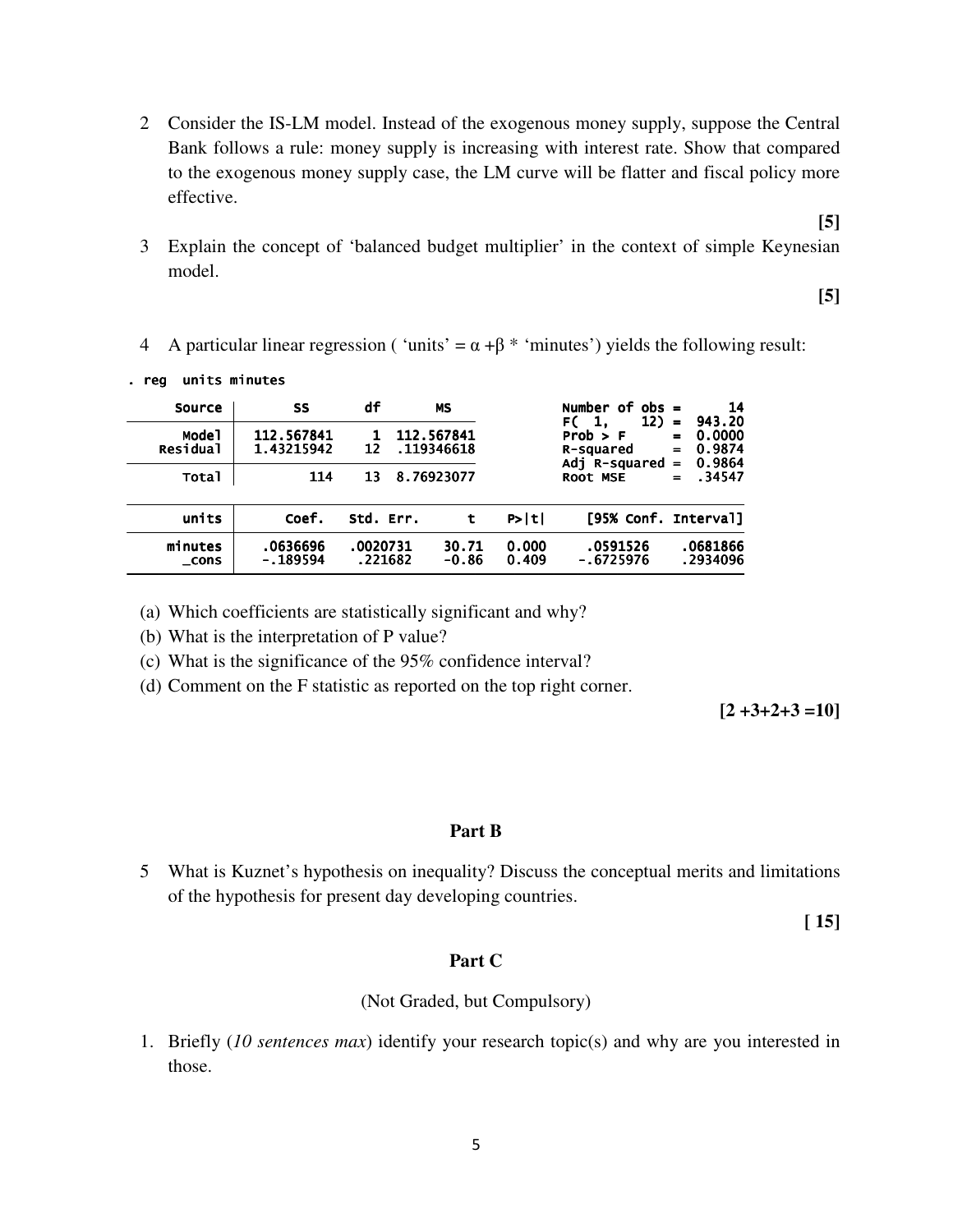

# **PHD Entrance Test Sub: English Total Points: 50**

# **Time: 2 Hrs**

All questions carry equal marks. Answer any *two* of the following questions:

- 1. Attempt a critical assessment of any two schools of literary theory.
- 2. Examine the significance of Indian Writing in English in contemporary literary and academic fields. Your answer must be in the context, and should incorporate discussion, of the works of any one significant writer of your choice.
- 3. Write a comprehensive and critical note on any one of the following topics. Your note must trace the historical trajectories, the several authors and their important works associated with the genres and the influences of these on contemporary and subsequent period/s of literature.
	- a. Elizabethan Drama
	- b. Romantic Poetry
	- c. Victorian Novel
	- d. Absurd Drama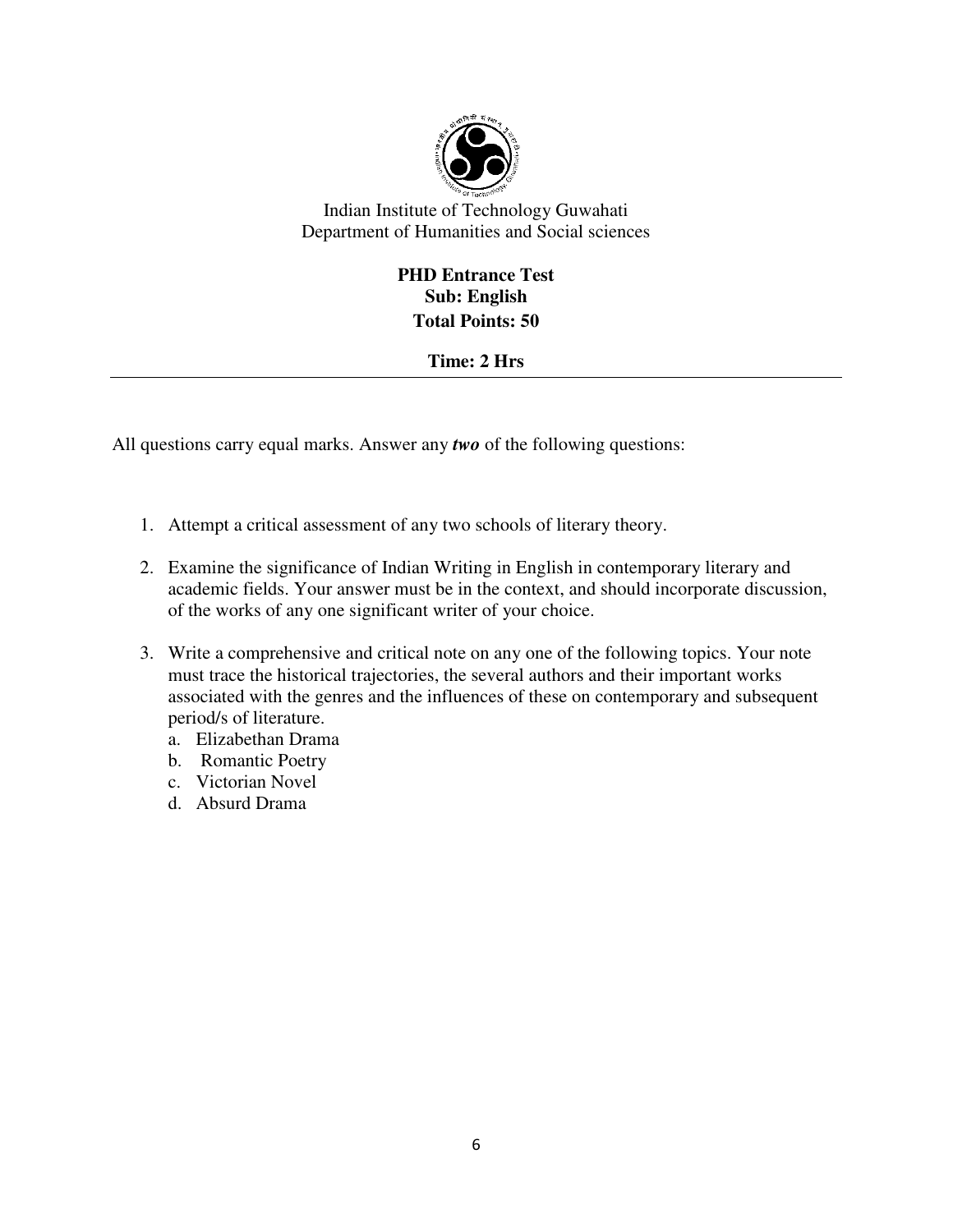

# **PHD Entrance Test Sub: History Total Points: 50**

### **Time: 2 Hrs**

{Answers should be written within 750 words.}

### **Section 1 (Compulsory)**

1. Write a short essay on your research interests for a Ph.D degree.

### **Section 2 (Write any one)**

- 2. The historian's craft involves "a continuous process of interaction between the historian and his facts, an unending dialogue between the present and the past". Elaborate on this statement.
- 3. To what extent can you describe history as fiction?
- 4. Can visual artefacts become sources of writing history? Give examples from your chosen area of research.
- 5. Do you think historians will benefit from insights drawn from other disciplines? Discuss with reference to any one.
- 6. Discuss the ways in which Bombay cinema has contributed to the idea of an Indian nation.
- 7. Discuss some major historiographical trends of recent times which have significantly redefined our understanding of history.
- 8. Is it possible that new environmental histories have complicated our understanding of Indian history?
- 9. Discuss any relevant source in Indian languages which might be important for your chosen area of research.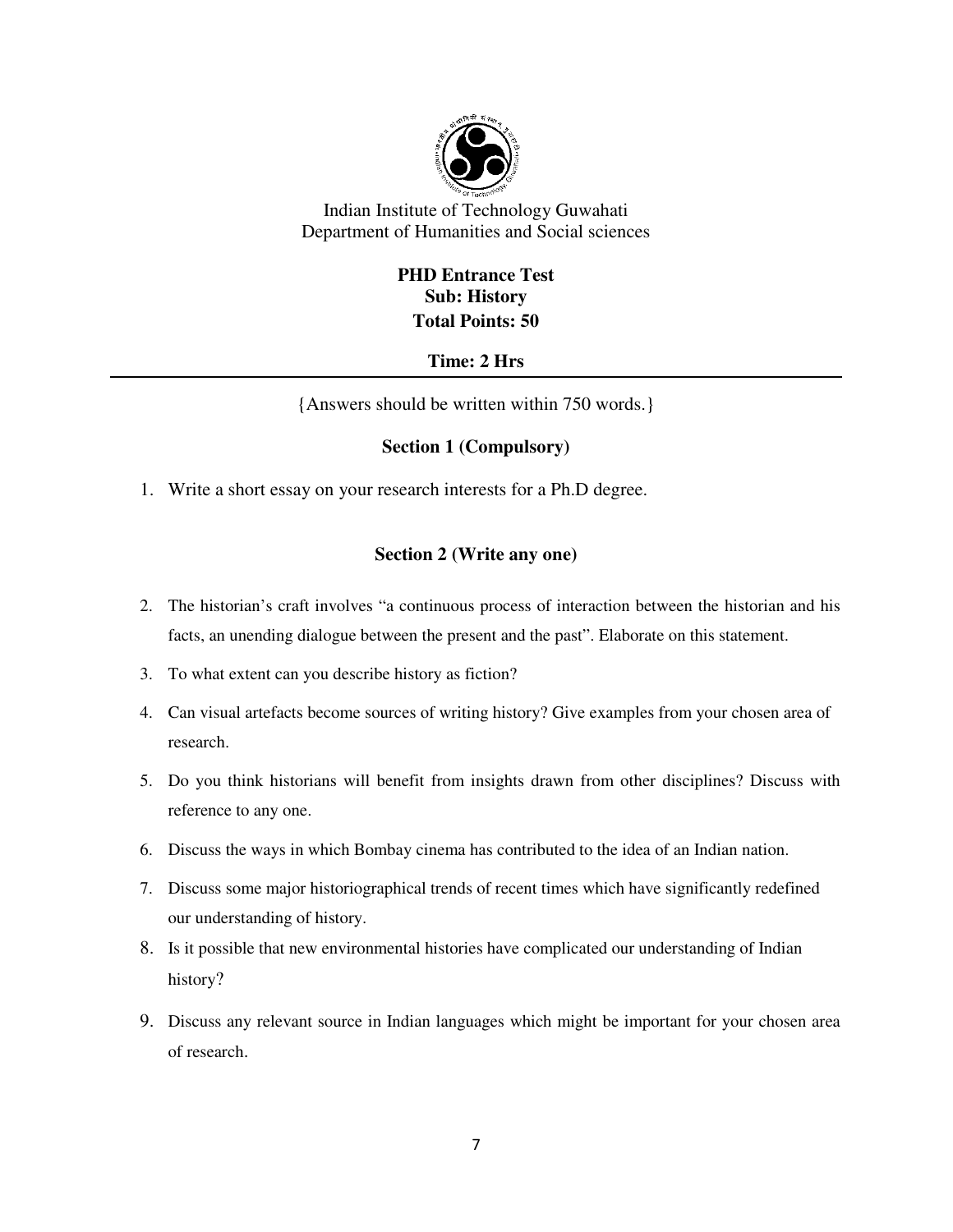

# **PHD Entrance Test Sub: Linguistics**

# **Total Points: 50**

# **Time: 2 Hrs**

1. Briefly describe language contact phenomenon, emphasize on the most notable outcomes of such contact. Point out some interesting features of language contact in India and why they are different.

 $4 + 4$ 

2. What is a creole? Differentiate between pidgins and creoles. How does innateness hypothesis find a support in the development of creoles?

 $2+2+4$ 

3. Describe complementary and contrastive distribution of sounds. How can they help in determining phonemes and allophones? Explain with examples. 3

4. How do formants help in determining vowel quality? Explain with examples. 3

5. Please write the IPA symbols for the following descriptions:

a. Voiceless, alveolar, stop b. voiced, labio-dental, fricative c. high, back, rounded vowel

d. Voiceless, glottal, fricative 4

6. Draw two constituent trees demonstrating the ambiguity in the sentence "Megha saw the elephant with a telescope".  $\frac{4}{3}$ 

7. Write short notes on: a) Speech perception b) Tone languages  $2 \times 2 = 4$ 

8. What are the consonant sounds of English which fall in the following natural classes? Provide appropriate symbols. 3

a) [+sonorant]

b) [+continuant]

d) [+coronal]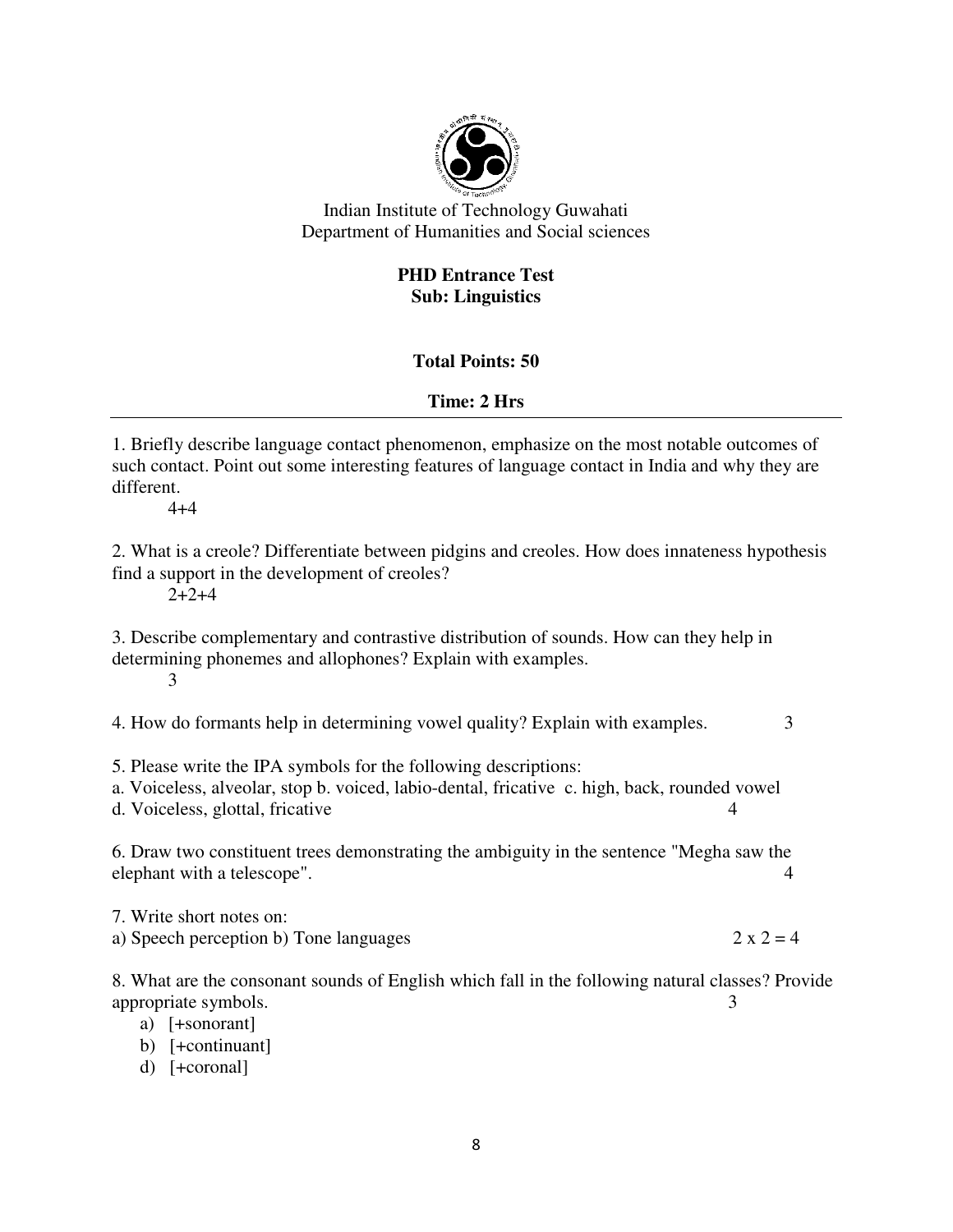9. Draw the syllable structure of the following two words: 3

- i) a) balcony b) constant
- ii) Show whether the two words obey the principles of a) Onset Maximization and b)Sonority sequencing 2

10. Explain with two relevant examples from Sapir (1933) which clearly show the 'psychological reality of phonemes'. 3

11. Draw a diagram of the vocal tract and show all the places of articulation 2

12. Assume a language with the following consonant system, and give the minimum feature specification (common features) of the sets of consonants listed in (a) through  $(c)$ .  $\frac{3}{2}$ 

$$
\begin{array}{cccc}\n & p & p^h & t & t^h & k & k^h \\
 & b & d & g & s & \\
 & m & n & n & \\
 & m & l & r & \\
\text{a) } \{p \mid t \mid k\} & & s & \\
b) \{p \mid p^h \mid t \mid^h \mid k \mid k^h \mid s\} & & \\
c) \{m \mid n \mid r \mid w\}\n\end{array}
$$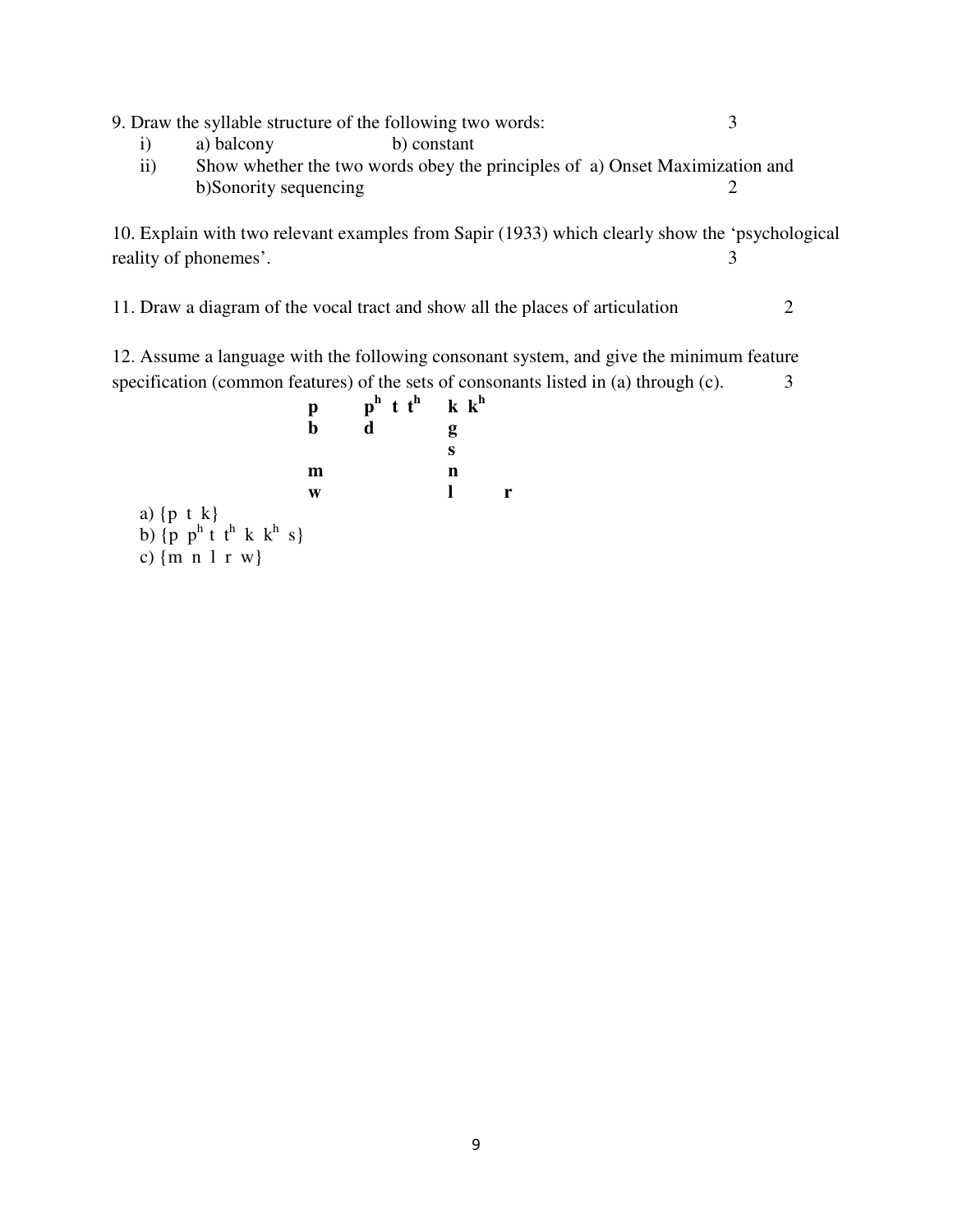

# **PHD Entrance Test Sub: Philosophy Total Points: 50**

**Time: 2 Hrs** 

 *(Answer Group A and Group B in two separate answer scripts )* 

*GROUP A (answer any 2 questions from Group A)* **Marks: 30** 

**1***.* Write a note on Plato's theory of knowledge with special emphasis on the doctrine of Forms and the Allegory of the Cave.

**2.** Critically examine Cartesian position on 'cogito ergo sum' with reference to the Method of Doubt. Write a critical note on Cartesian dualism or the philosophy of Mind-Body interactionism. How is mind related to the body?

3. Write short notes on any two of the following:

(a) Distinction between *phenomena* and *noumena* in the philosophy of *Immanuel Kant* 

(b )Phenomenology of Edmund Husserl

( c) Existentialism of Jean Paul Sartre .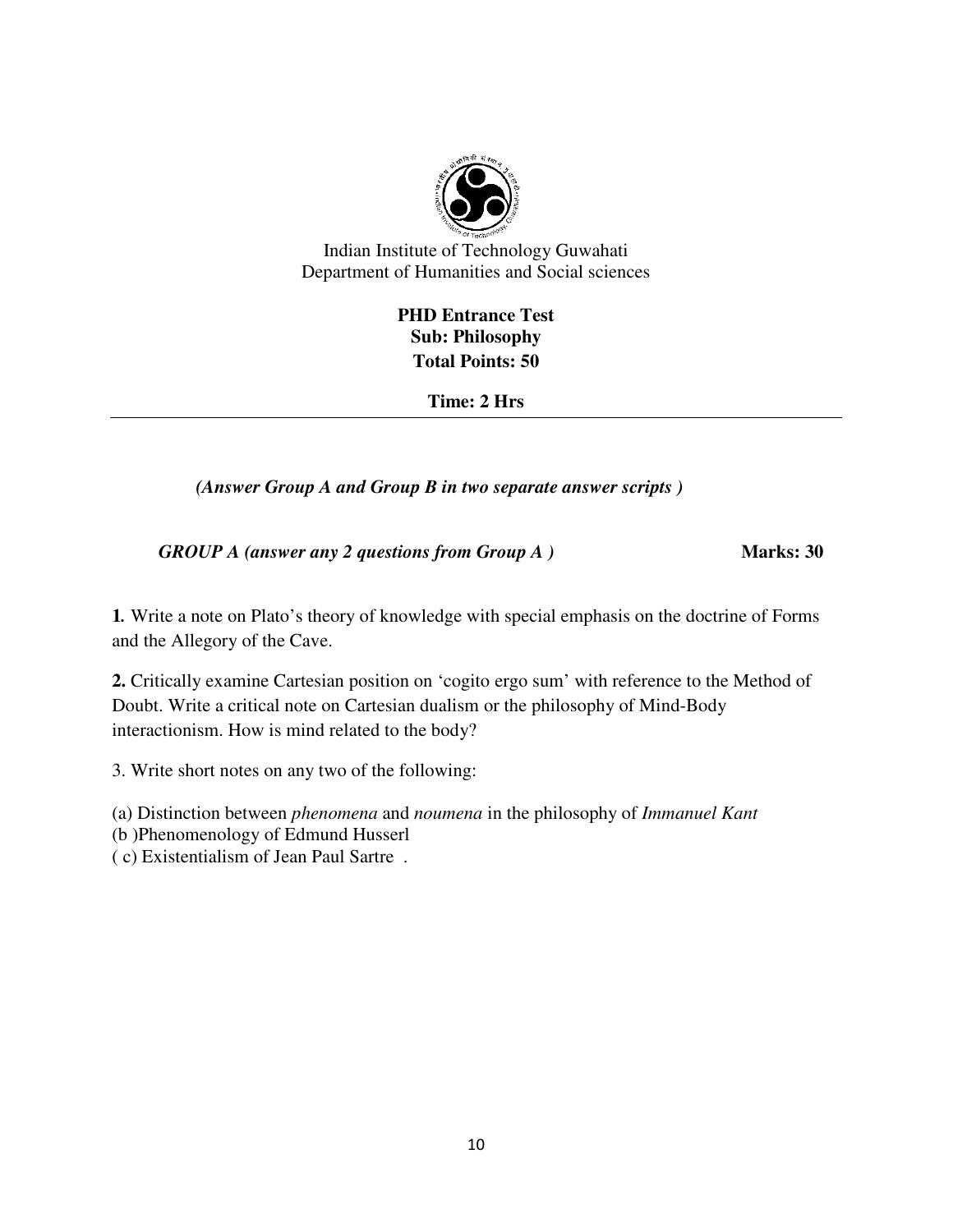# *GROUP B*

### I. Answer the following:

- 1. If "No flowers in the park are fragrant flowers" is false, write and find out the truth value of the other propositions.
- 2. Check the validity of the following:
	- A. Some popular policies are not welfare-centered policies because All growth-oriented policies are welfare-centered policies and Some popular policies are not growthoriented policies.
	- B. All transgenic animals are manmade and hence they are patentable.

II.See if the following arguments are sound. Justify your answer. (max. 10 lines for each answer)

- 1. I believe in the Bible because it is the written word of God through his prophets. Obviously, God would not lie to his prophets. After all, the Bible says so.
- 2. There's no reason to take seriously Nietzsche's ideas about the Superman. Weak and sickly all his short life, of course he found this concept captivating.

III.Match the following (Write answers in the question paper)

| S<br>${\bf N}$<br>$\mathbf{o}$ |                                                                                          |                                     | A<br>$n \simeq$<br>W<br>e r s |
|--------------------------------|------------------------------------------------------------------------------------------|-------------------------------------|-------------------------------|
| $\bullet$<br>$\mathbf{1}$      | $\mathbf N$<br>e n<br>$o$ $u$ $m$<br>a                                                   | M a d h w<br><sub>a</sub>           |                               |
| $\overline{2}$                 | Q u a l i f<br>$\mathbf{i}$<br>e d<br>$o$ $n$ $i$ $s$ $m$<br>m                           | J a i m i n i                       |                               |
| 3                              | i r v a n<br>$\mathbf N$<br>a                                                            | $K$ ant                             |                               |
| $\overline{4}$                 | E<br>$m$ $p$ $i$ $r$ $i$<br>$i$ s t<br>$\mathbf{c}$                                      | $ R$ amanuja                        |                               |
| $5\overline{)}$                | $\mathbf{P}$<br>r a k r t<br>$\mathbf{i}$                                                | J. Krishn<br><sub>a</sub><br>murthy |                               |
| 6                              | M<br>$i$ m<br>a m s<br>a                                                                 | $o$ c $k$ e<br>L                    |                               |
| $\overline{7}$                 | n a d s<br>M<br>$\mathbf{O}$                                                             | S<br>$p$ i<br>n o z a               |                               |
| 8                              | $\mathbf{B}$<br>$i$ n $g$ -<br>e<br>$\mathbf{i}$<br>$\mathbf n$<br>i<br>$s$ e $1$ f<br>t | $K$ an ad<br><sub>a</sub>           |                               |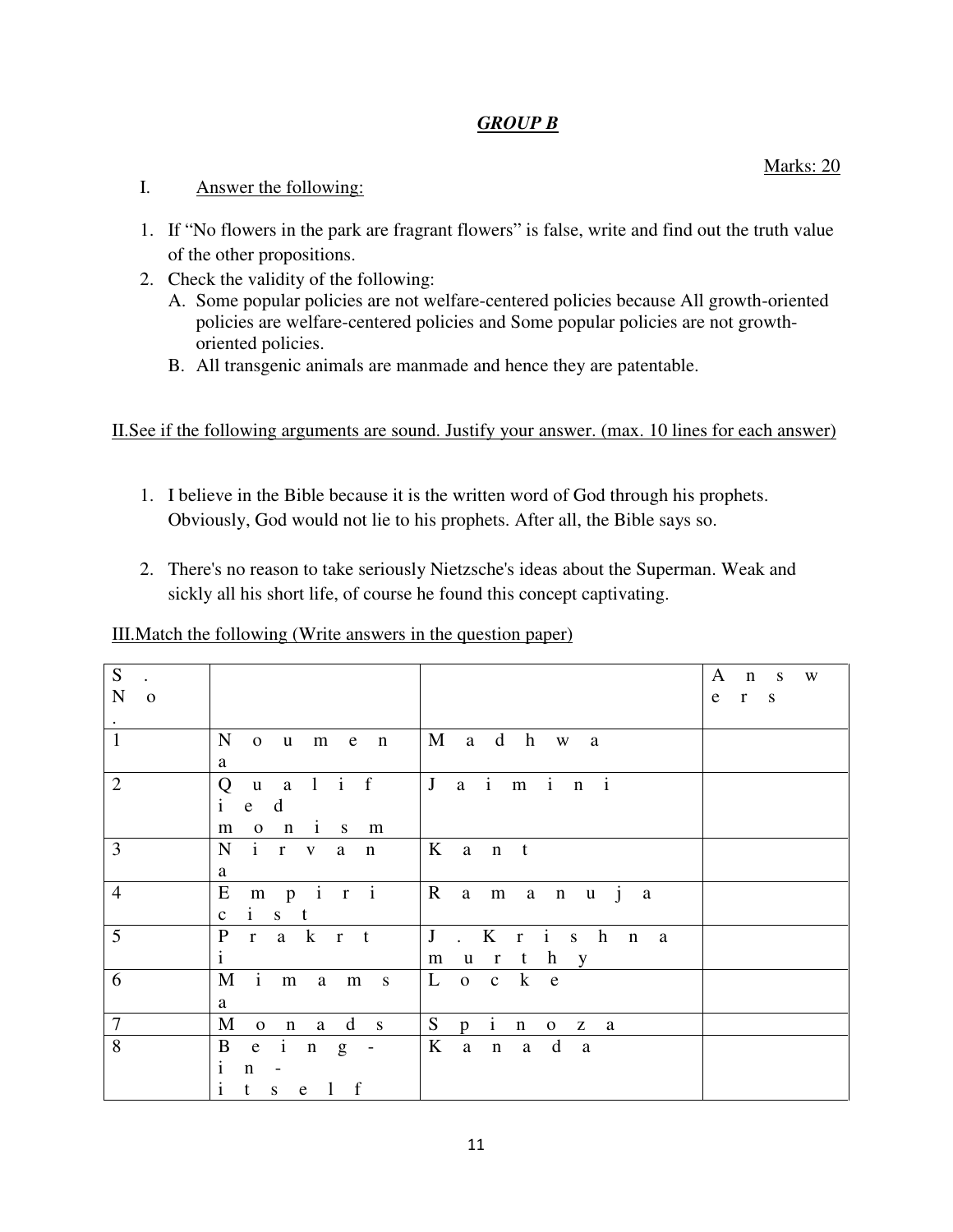| 9<br>$\boldsymbol{i}$<br>$\mathcal{C}_{\mathcal{C}}$<br>$\mathcal{r}$<br>t<br>$\mathcal{O}$                       | S<br>$\bf k$<br>$\mathbf h$<br>a<br>$\mathbf n$<br><b>V</b><br>a                       |
|-------------------------------------------------------------------------------------------------------------------|----------------------------------------------------------------------------------------|
| $\overline{0}$<br>$\mathbf{O}$<br>$\mathbf{1}$<br>t<br>$\mathbf{1}$<br>$\mathbf n$<br>$\mathbf{O}$<br>$\mathbf 0$ | B<br>d<br>$\mathbf d$<br>h<br>$\mathbf{i}$<br>$\mathbf{u}$<br>S<br>m                   |
| $\mathbf{i}$<br>g<br>$\mathbf{l}$<br>$\mathbf c$<br>$\mathbf{a}$                                                  |                                                                                        |
| $\mathbf{a}$<br>g<br>$\mathbf{u}$<br>m<br>e<br>$\bf r$                                                            |                                                                                        |
| $\mathbf t$<br>n                                                                                                  |                                                                                        |
| T<br>h<br>1<br>1<br>e                                                                                             | r i s t o t l e<br>$\mathbf{A}$                                                        |
| $f_{\parallel}$<br>$i$ $r$ $s$<br>t                                                                               |                                                                                        |
| d<br>a<br>$\mathbf n$                                                                                             |                                                                                        |
| $\mathbf{1}$<br>a<br>S<br>$\mathbf{t}$                                                                            |                                                                                        |
| $f_{\perp}$<br>$e$ $e$<br>$\mathbf d$<br>r<br>$\overline{0}$                                                      |                                                                                        |
| m                                                                                                                 |                                                                                        |
| $s$ e $i$ n<br>$\overline{2}$<br>D<br>$\mathbf{a}$<br>1                                                           | $e$ i d $e$<br>H<br>g<br>g<br>$\mathbf{e}$                                             |
|                                                                                                                   | $\mathbf{r}$                                                                           |
|                                                                                                                   | S<br>a<br>t<br>$\bf r$<br>$\mathbf{r}$<br>e                                            |
|                                                                                                                   | S<br>$\mathbf 0$<br>t e<br>$\mathbf{C}$<br>$\mathbf{r}$<br>a<br>S                      |
|                                                                                                                   | $\mathbf{i}$<br>L<br>$\mathbf b$<br>$\mathbf{i}$<br>${\bf e}$<br>$\mathbf n$<br>t<br>Z |
|                                                                                                                   | H<br>$\mathbf u$<br>${\bf m}$<br>e                                                     |
|                                                                                                                   | $\mathbf{1}$<br>$\mathbf{A}$<br>$\mathbf n$<br>${\bf S}^-$<br>${\bf m}$<br>e           |
|                                                                                                                   | K r i s<br>$\mathbf D$<br>$\mathbf{a}$<br>$\mathbf{a}$<br>$\mathbf{y}$                 |
|                                                                                                                   | h<br>$\mathbf{a}$<br>$\mathbf n$                                                       |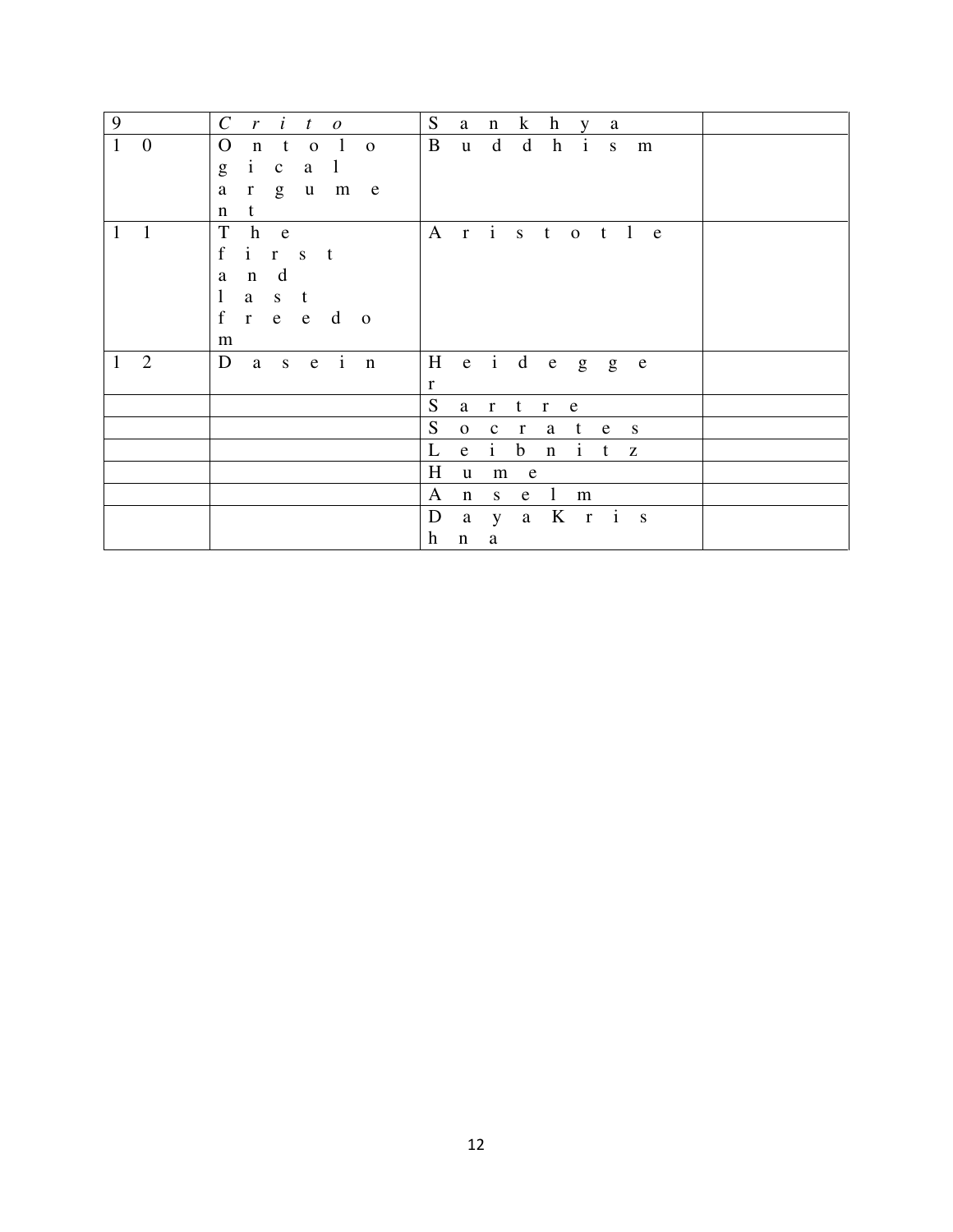

## **PHD Entrance Test Sub: Political Science**

**Total Score: 40** 

**Total Time: 2 Hrs** 

### **Answer any TWO**

*Q1.Some International Relations (IR) scholars argue that constructivism not only adds new and meaningful interpretations of international politics but also challenges neorealism and neoliberalism. Critically discuss these debates.* (20 Marks)

*Q.2'Language policy of India has been a major test of Indian federalism'. Critically assess the evolution, nature and challenges of Indian federalism in the light of the above statement.* (20 Marks)

*Q.3. Discuss some of the theories that have been used to analyze the persistence of India's democracy?* (20 Marks)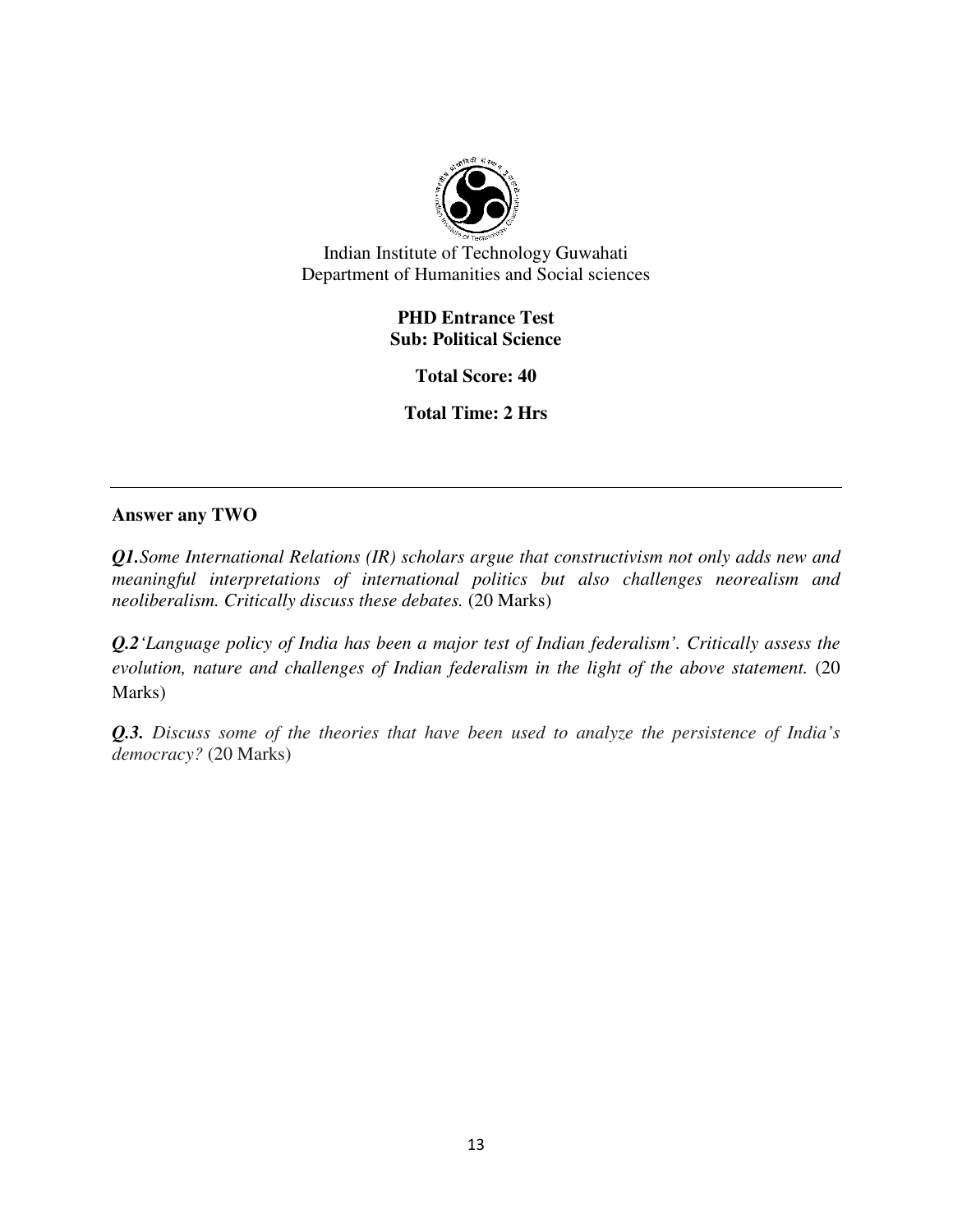

# **PHD Entrance Test, Sub: Psychology**

# **Total Score: 50**

# **Total Time: 2 Hrs**

1) How scientific knowledge derived from research in Psychology can be used for finding practical solutions of daily life? Give appropriate realistic examples tosupport your answer.

[**15**]

2) Write a brief research proposal considering following requirements:

[**20**]

- a) At least one Independent variable and one dependent variable
- b) It should have clear objective
- c) Rationale for objective
- d) Research Design
- e) Tools (which are required to conduct the research)
- f) Sample
- g) Possible contribution of the research

# **Multiple-choice questions (1x15=15)**

1. An operant conditioning procedure that involves the positive reinforcement of successive approximations of an initially improbable behavior to eventually bring about that

behavior is known as:

- a) Shaping b) Secondary Reinforcer
- c) Primary Reinforcer d) Discriminative Stimulus

2. The sensory memory, known as \_\_\_\_\_\_\_\_\_ memory, stores auditory information lasting up to 4 or more seconds

| a) Iconic  | b) Echoic        |
|------------|------------------|
| c) Tactile | d) Random Access |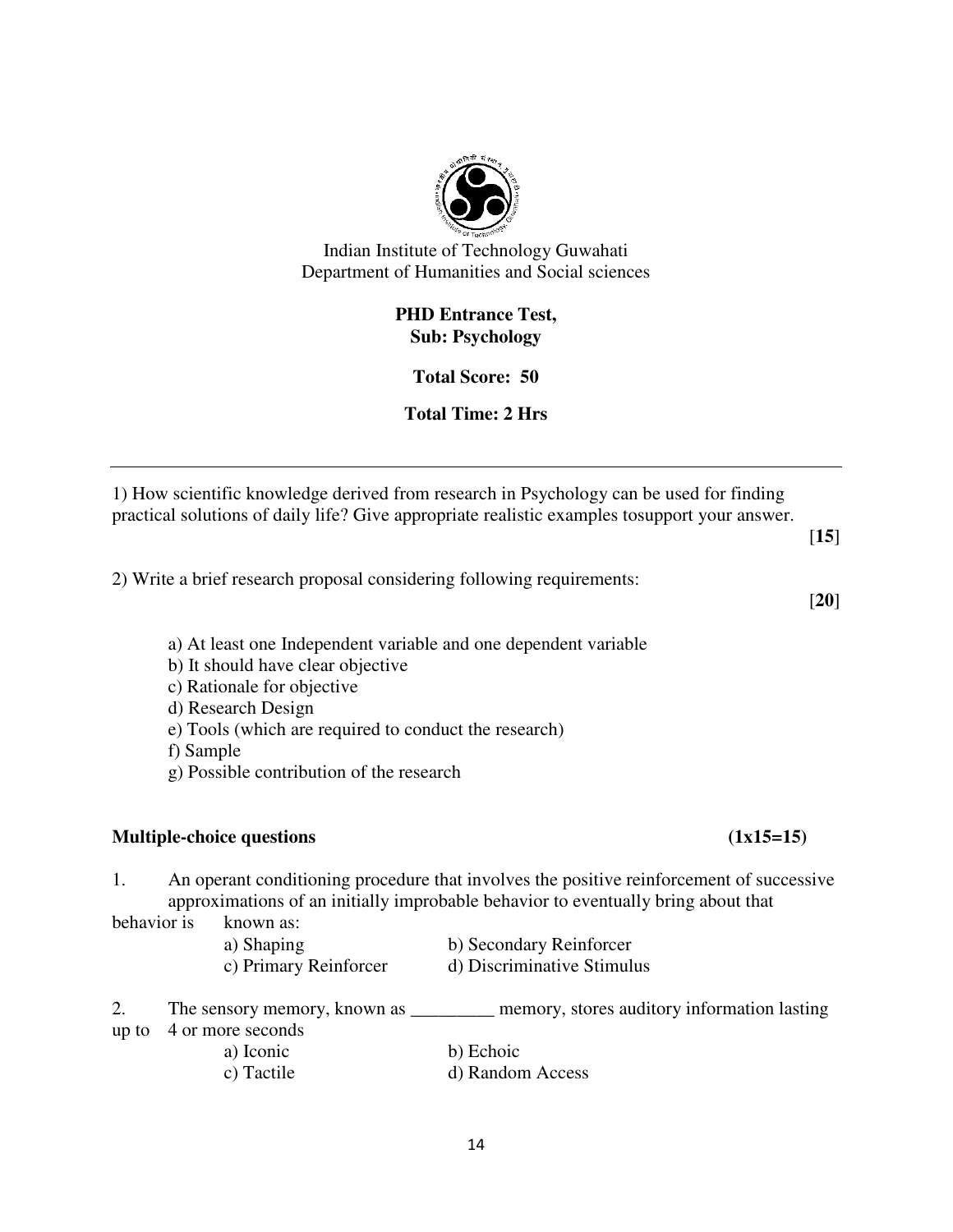3. A child who has a balloon burst in his face squints whenever he blows up a balloon. The first time the child saw an expanding balloon it served as  $a(n)$  and the second time it was  $a(n)$ 

Which of the following options most accurately fits the spaces?

- **a**) UCR; CR **b**) CS; UCS
- c) UCR; Neutral Stimulus d) Neutral Stimulus; CS

4. To determine whether results are statistically significant, what might the experimenter do?

- a) Examines the performance of the control group
- b) Constructs a scatterplot

c) Calculates the likelihood that the difference in mean scores was caused by chance

- d) Repeats the experiment
- 5. If the results of an experiment are statistically significant, what may we conclude?
	- a) Experiment was important
	- b) Results were probably not due to chance
	- c) Dependent variable had an effect on the independent variable
	- d) Operational definitions were reliable
- 6. Which one of the following statements about fissures and gyri is true?
	- a) Are pathways for cerebrospinal fluid
	- b) Separate the brain from the skull
	- c) Increase the surface area of the brain
	- d) Line the ventricles
- 7. Lateralisation of function refers to the fact that the two sides of the brain do which of the following?
	- a) Do not perform identical functions
	- b) Perform identical functions
	- c) Receive information from the opposite side of the body
	- d) Operate independently
- 8. A stimulus with a value of 1 jnd is just above which of the following?
	- a) Absolute threshold b) Response bias
		-
	- c) Receiver-operating characteristic d) Difference threshold
- 9. You have recently moved house and are experiencing great difficulty in learning your new telephone number. Every time you try to remember your new number, you think of your old one instead. This is an example of what?
	- a) Cognitive dissonance b) Proactive Interference
		-
- 
- c) Displacement d) Retroactive Interference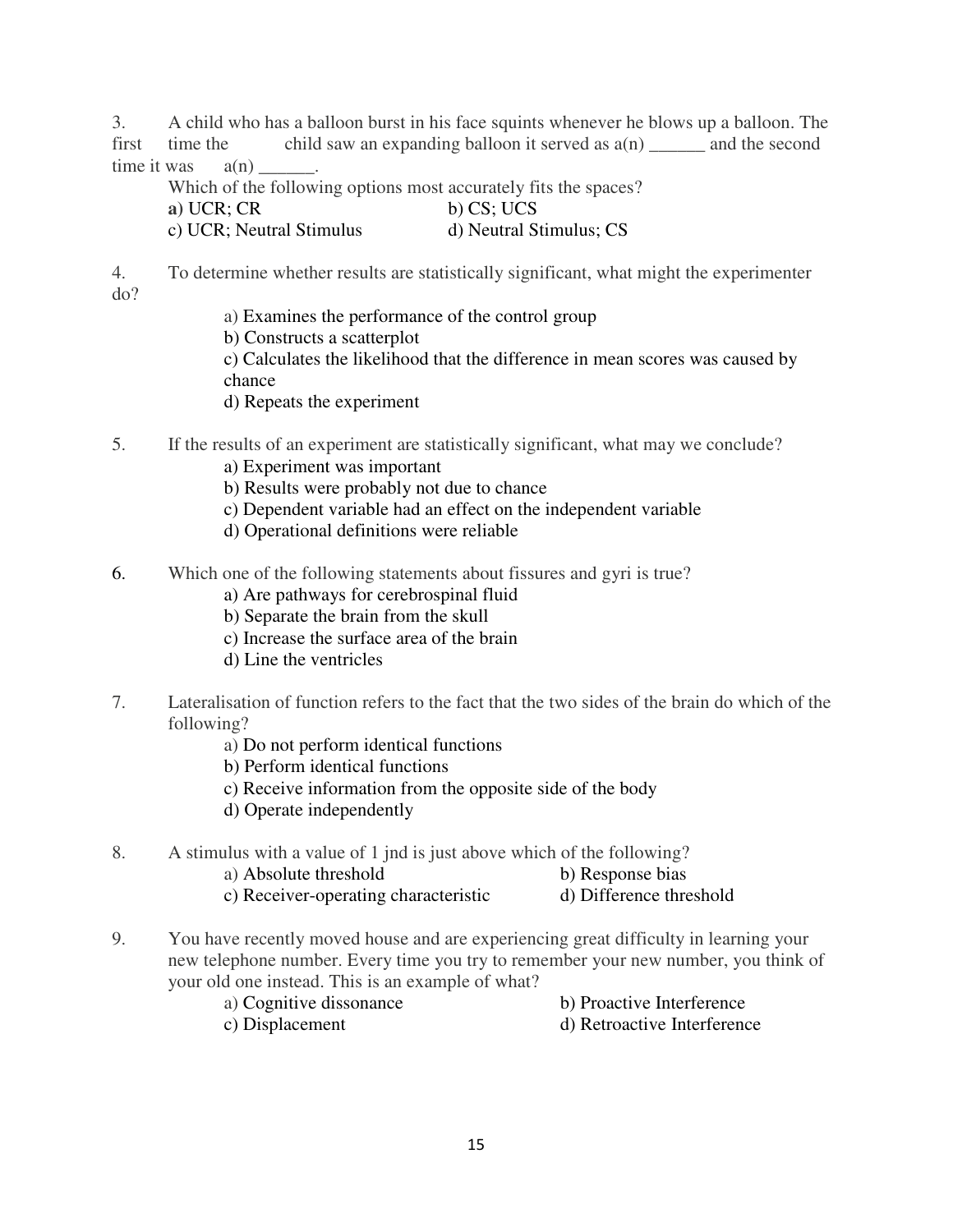10. Emma goes to the gym most days and she believes that a majority of her peers also exercise regularly, although this is not actually the case. What is the error called that Emma is committing?

| a) Actor-observer effect | b) False consensus   |
|--------------------------|----------------------|
| c) Attributional bias    | d) Self-serving bias |

- 11. The first time Rosa visited a friend's home, they walked around his vegetable garden and she noted the many varieties of tomatoes he grew. She was surprised to learn later that he did not like to eat fresh tomatoes. Her surprise was the result of which of the following?
	- a) Representativeness heuristic b) Base-rate fallacy
	- c) Availability heuristic d) False consensus
- 

- 
- 12. Which of the following statements about emotions is true?
	- a) Always occur immediately after the stimuli that elicit them
	- b) Do not occur spontaneously
	- c) Are independent of cognitive processes
	- d) Are elicited by neutral stimuli

13. When faced with the prisoner's dilemma, the best joint outcome is which of the following?

- a) Neither suspect A or B to confess
- b) Suspect A (but not suspect B) to confess
- c) Suspects A and B both to confess
- d) Suspect B (but not suspect A) to confess
- 14. What are the implications of inferring causality from a correlation?
	- a) Dangerous, as the correlation may be spurious
	- b) There is no way of inferring the direction of causality from a correlation alone. Other factors must be considered.

c) Two (or more) variables may correlate either positively or negatively, this does not imply causality.

- d) All of the above.
- 15. What is a common way of controlling extraneous variables in an experiment?
	-
	- a) Random assignment b) Double-blind procedure
	- c) Single-blind procedure d) Using animal subjects
		-